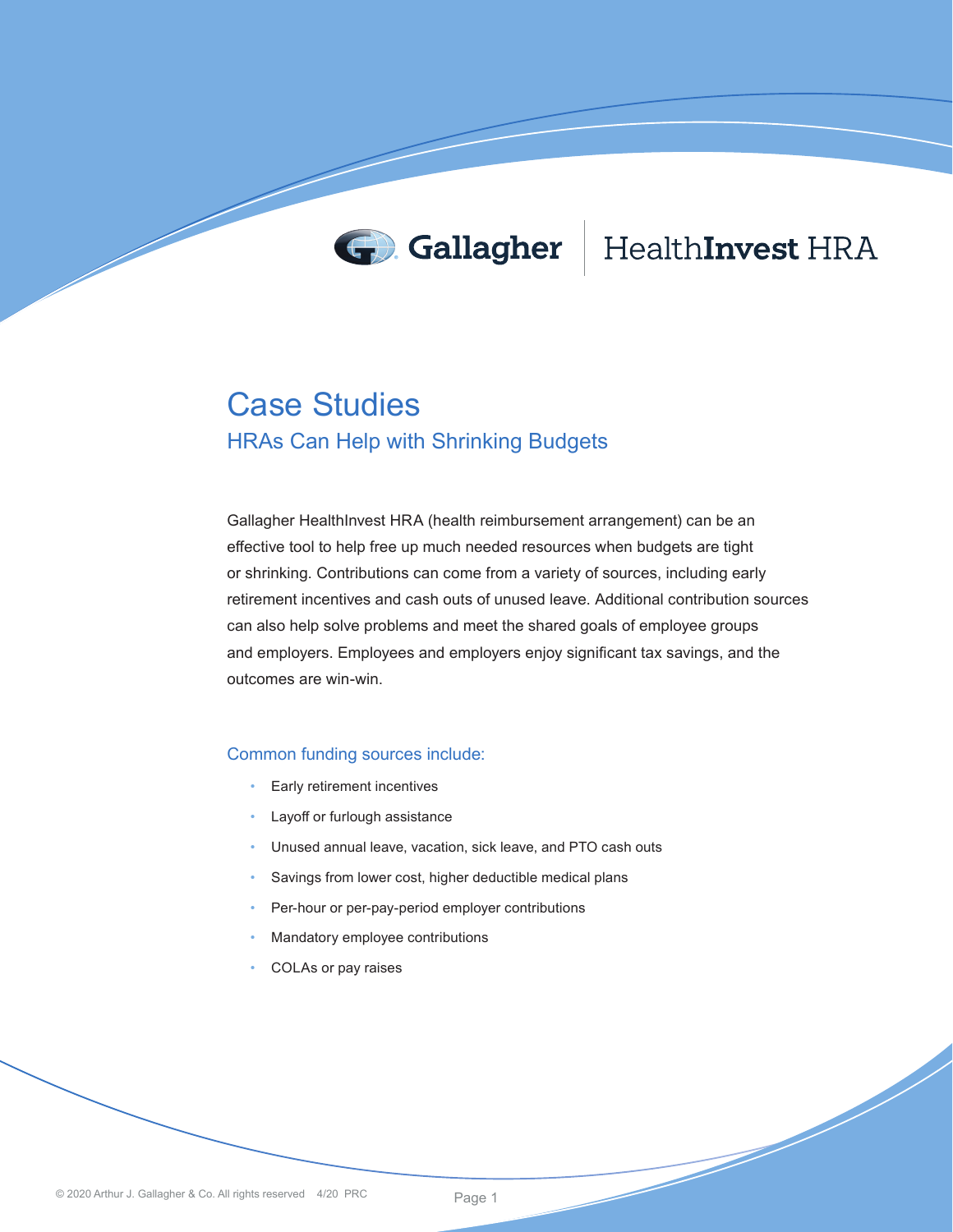

# Health**Invest** HRA

#### Goal: **Offer a Retirement Incentive to Help Employees Transition Out of the Workforce**

# **ISSUE:**

Shrinking budgets creating need for workforce reduction/reorganization; growing number of employees eligible or nearly eligible to retire.

**HRA Funding:** Lump sum contributions for eligible employees who retire and agree not to seek reemployment within the organization.

#### **Example**:

- 1. Employer contributes a lump sum amount equal to the current employee-only COBRA rate times the number of months until employee reaches age 65.
- 2. Employer contributes a lump sum of \$10,000, plus a cash out of any unused sick, vacation, or personal leave time.
- 3. Employer contributes lump sum of \$15,000, plus a bonus amount of \$500 times the number of completed years of service with the organization.

## **OUTCOME:**

**Employees eligible or nearly eligible to retire able to separate employment and cover medical insurance. Employer able to save money and reorganize workforce to meet budget.**

#### **Sample Language:**

- 1. Eligible employees will receive an amount equal to the current employee-only COBRA rate times the number of months until they attain age 65, not to exceed [\$], [as a one-time lump sum upon retirement].
- 2. Eligible employees will receive [\$10,000], plus the full cash out value of all unused sick, vacation, or personal leave time [as a one-time lump sum upon retirement].
- 3. Eligible employees will receive [\$15,000], plus \$500 times the number of months of completed service, not to exceed [\$], [as a one-time lump sum upon retirement].

#### Goal: **Provide Medical Premium Assistance to Laid off Employees**

### **ISSUE:**

Shrinking budgets creating need for workforce reduction/reorganization, including layoffs.

**HRA Funding:** Direct employer contribution to help laid-off employees cover medical insurance (COBRA) for a period of time.

**Example**: Employer contributes a lump sum amount equal to six months of the employee-only COBRA rate, plus \$250 for each year of service.

# **OUTCOME**

**Laid-off employees get tax-free source of funds to help cover their medical premiums as they look for new work or wait to be rehired by the organization.**

**Sample Language**: Eligibility is limited to employees who are laid off due to economic conditions resulting in budget cuts. Eligible employees will receive an amount equal to six months of the employee-only COBRA rate, plus [\$250] for each year of service, rounded to the nearest full year [as a one-time lump sum upon retirement].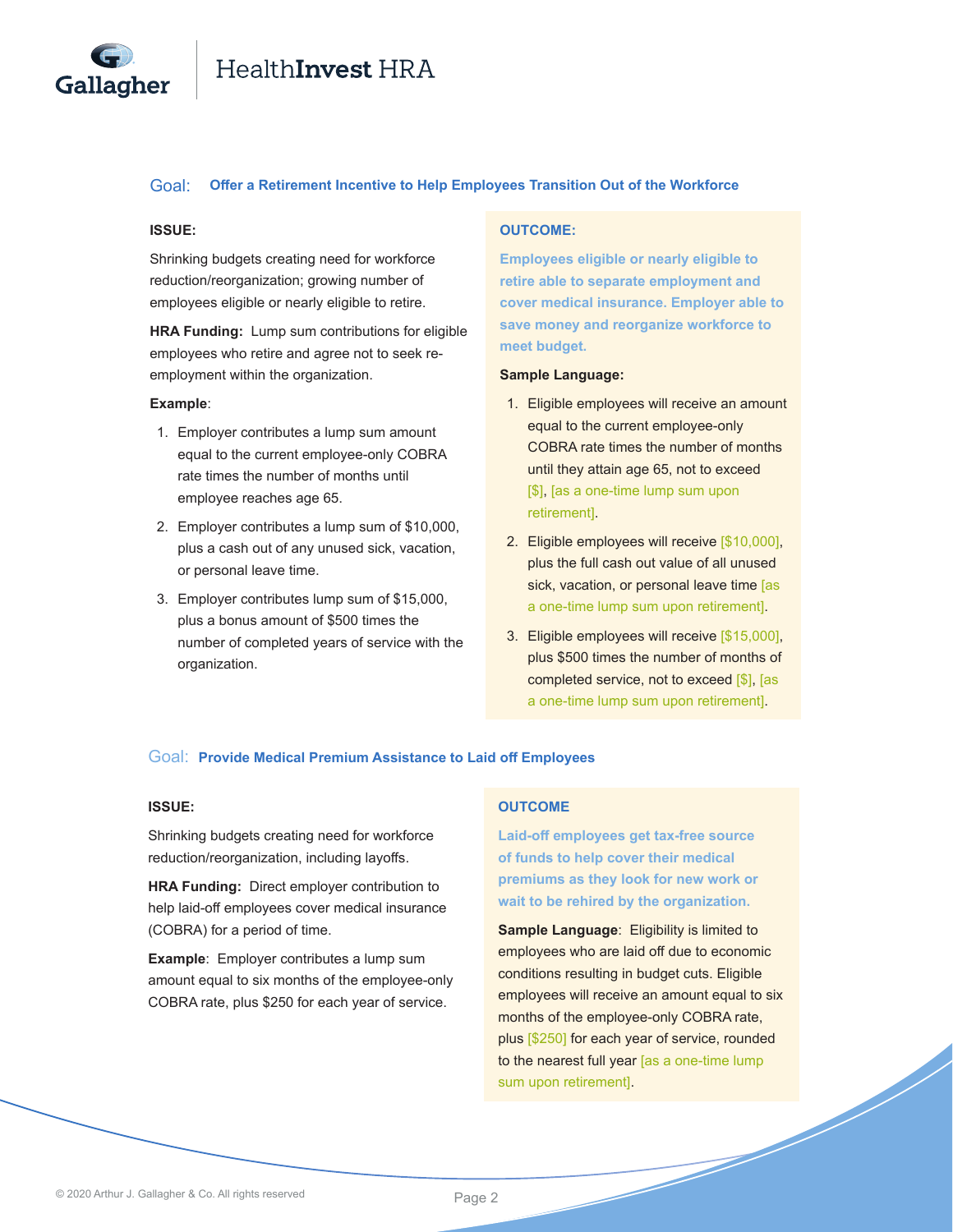

#### Goal: **Reward Leave Time Accumulation; Provide a Tax-free Conversion of Accrued Leave Time**

# **ISSUE:**

Need incentive for employees to avoid high utilization of sick leave and other forms of paid time off.

**HRA Funding:** Cash out of unused leave time (sick, vacation, compensatory, personal, PTO, etc.).

**Example**: Employer implements or converts existing cash outs of unused leave time to HRA contributions: All sick leave over 720 hours cashed out at 50% annually; all sick leave up to 720 hours cashed out at 50% upon retirement; all vacation over 160 hours cashed out at 100% annually; all vacation up to 160 hours cashed out at 100% at retirement.

#### **OUTCOME**

**Employees get a tax-free incentive and can begin saving for future medical costs; employees become more conscientious when managing leave time.**

**Sample Language:** Eligibility is limited to employees with leave cash-out rights during the term hereof. Employer contributions shall include the cash-out value of all unused. [sick and vacation] leave days accrued and available for cash-out [annually and upon retirement] per negotiated agreement or Employer policy.

# Goal: **Offset Higher Cost-Sharing; Assist with Choice of Lower-cost Plan**

#### **ISSUE:**

Employer needs to cut back on health plan budget and change from traditional medical plans to lower-cost, higher-deductible plan options.

**HRA Funding:** A portion of the medical plan's annual deductible amount, or some other formula.

**Example**: Employer makes an annual contribution of \$1,000 for all employees who enroll in the lowest-cost plan with \$2,000 deductible.

#### **OUTCOME**

**Employees are now rewarded for taking more control over their healthcare spending and can choose to use or save up their annual HRA contributions for future medical costs. Employer is saving premium dollars with more employees on lowest-cost medical plan.**

**Sample Language:** Employer contributions shall be equal to [\$1,000], which shall be contributed [annually] on behalf of all eligible Group members who enroll in the [higherdeductible medical plan].